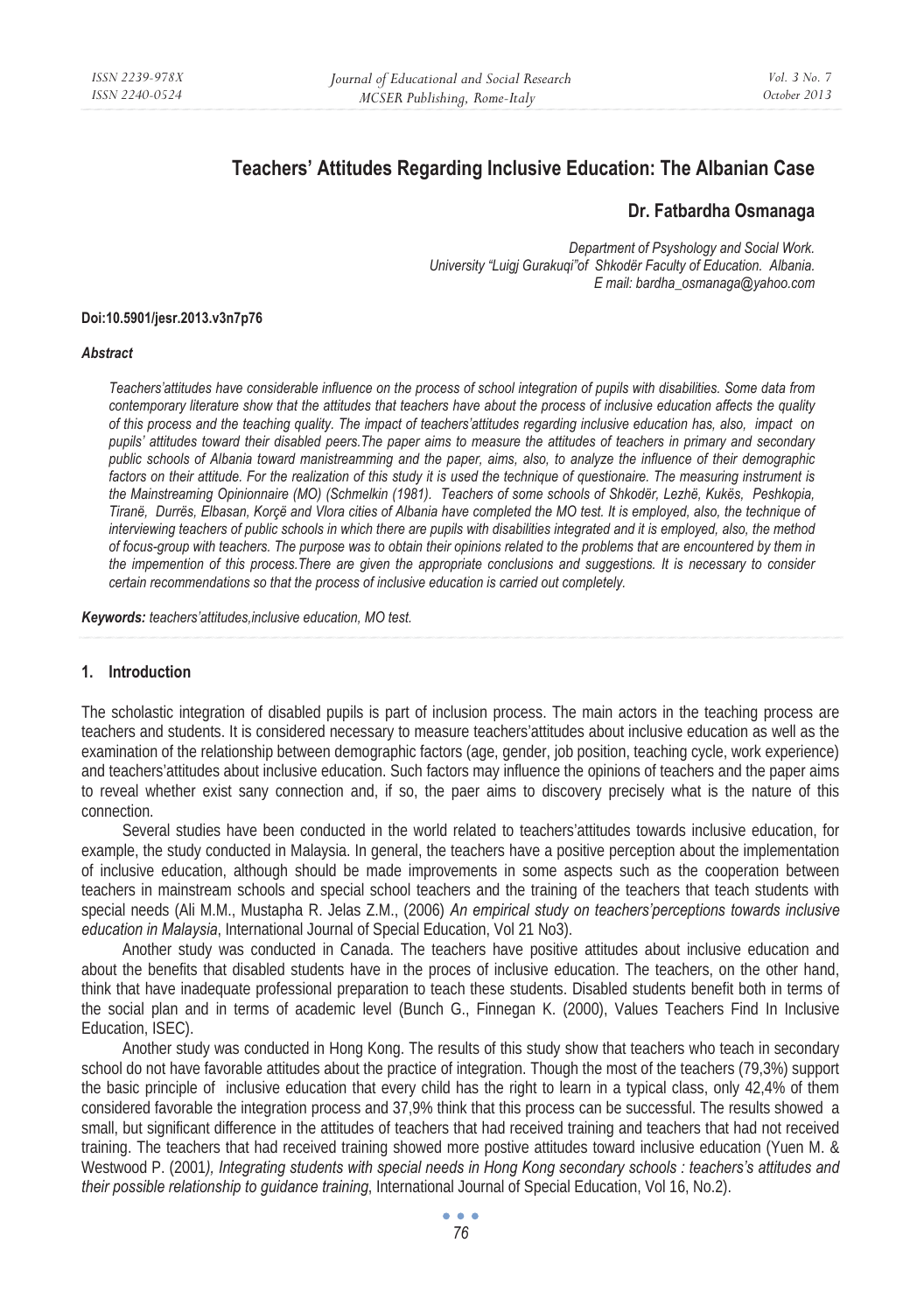| ISSN 2239-978X | Journal of Educational and Social Research | Vol. 3 No. 7 |
|----------------|--------------------------------------------|--------------|
| ISSN 2240-0524 | MCSER Publishing, Rome-Italy               | October 2013 |

Another study was conducted in Chester city, in Pennsylvania. Results of the study showed that the teachers generally have a neutral attitude to integration. Female teachers have more positive attitudes than male teachers, but such a relationship is not significant. There is a difference in the attitudes of teachers of different ages. The teachers under 36 years of age have significant positive attitude towards inclusive education compared to the teachers of other ages involved in the study. The teachers that had experience in teaching children with special needs have more positive attitudes ( (Kern E. (2006), *Survey of Teacher Attitude Regarding Inclusive Education Within an Urban School District*, Philadelphia College of Osteopathic Medicine).

According to the study conducted in Russia by Elena Iarskaia-Smirnova in 2001-2002, "the opinion of the stakeholders of the education systems, teachers, parents and children, is favorable in the relation of the idea of inclusion as a project. At the same time, when it comes to real life situations, some concerns arise that prevent integration of the child" (Iarskaia-Smirnova E. 2001/2002, *Creating Future Together:Problems and Perspectives of Inclusive Education in Russia", CPSI International Policy Fellowship Program*, pg.24).

#### **2. Theoretical Treatment**

The practice of including students with disabilities into regular schools has been gaining ground internationally for many years now, but is far from being fully accepted by the educational community (see Yellin et al., 2003). For over three decades, researchers have concluded that the degree to which inclusion is successful depends largely on the attitudes and willingness of educators at the school level to welcome and involve students with disabilities in their classrooms in a meaningful way (Avramidis & Norwich, 2002; Forlin, 2001; Harvey & Green, 1984; Sharma, Forlin, Loreman & Earle, 2006; Williams & Algozzine, 1979) (Loreman T., Forlin Ch, Sharma U (2007), *An International Comparison of Pre-service Teacher Attitudes towards Inclusive Education*, Disability Studies Quarterly, Volume 27, No.4).

The success of inclusion depends on the attitude of the people involved in its implementation. Teachers' and head teachers' attitudes are a determining factor in the success of disabled students' inclusion in the mainstream school (Norwich 1994; Padeliadu & Lamproboulou, 1997) **(***Phtiaka H.(2005),* Children with special needs in the ordinary classroom:teachers' and peers' views, Inclusive and Supportive Education Congress, Glasgow, Scotland).

Inclusion largely depends on teachers' attitudes towards pupils with special needs and on the resources available to them. In quite a number of studies, the attitude of teachers towards educating pupils with special needs has been put forward as a decisive factor in making schools more inclusive (Meijer C.J.W. (2001), *Inclusive Education and Effective Classroom Practices, European Agency for Development in Special Needs Education,* Martin Noble Editorial/AESOP, pg.10

It is now well established that teachers' beliefs and attitudes concerning students with special needs have a very powerful influence on their expectations for the progress of such children in mainstream schools (Deisinger, 2000; Minke, Bear, Deemer & Griffin, 1996; Odom, 2000; Scruggs & Mastropieri, 1996). It is even argued that successful integration is only possible where teachers display reasonably positive and accepting attitudes towards students with special needs and to the basic principles of inclusion (Beattie, Anderson & Antonak, 1997; Freagon & Kachur, 1993; Giangreco, 1996) (Yuen M., Westwood P. (2001) Integrating students with special needs in Hong Kong secondary schools : teachers' attitudes and their possible relationship to guidance training, *International Journal of Special Education2001, Vol 16, No.2, pg.72)* 

Indeed, teachers' attitudes have been found to affect the process and the outcome of inclusion to a great extent (e.g., Avramidis et al., 2000; Richards, 1999) (Efrosini K., Gojkovic D., Tsakiris V. (2007) Serbian teachers's attitudes towards inclusion, International Journal of Special Education, Vol 22 No 3, pg.30).

Teachers' attitudes and beliefs are known to influence their teaching practices and management strategies in the classroom, and therefore to directly influence students' learning (Garvar-Pinhas & Schmelkin, 1989; Nader, 1984; Smith, 2000; Winter, 1995). In particular, a teacher's beliefs about the learning capacity of a student with disability may determine the extent to which the teacher is willing to make adjustments to teaching method, curriculum, or classroom organization, or indeed whether he or she even recognizes that some students in the class do have special needs (Fields, 1995; Salili, 1999; Westwood, 1995). It is now generally accepted that teachers who are required to integrate students with disabilities into their classes must feel confident in their own ability to cope with the situation, and must have some positive expectations about the students' learning potential (Forlin, 1998; Webster, 1999). (Yuen M., Westwood P. (2001) Integrating students with special needs in Hong Kong secondary schools : teachers' attitudes and their possible relationship to guidance training, *International Journal of Special Education2001, Vol 16, No.2,pg.72).* 

Teachers with positive attitudes toward inclusion have been found to not only employ instructional strategies that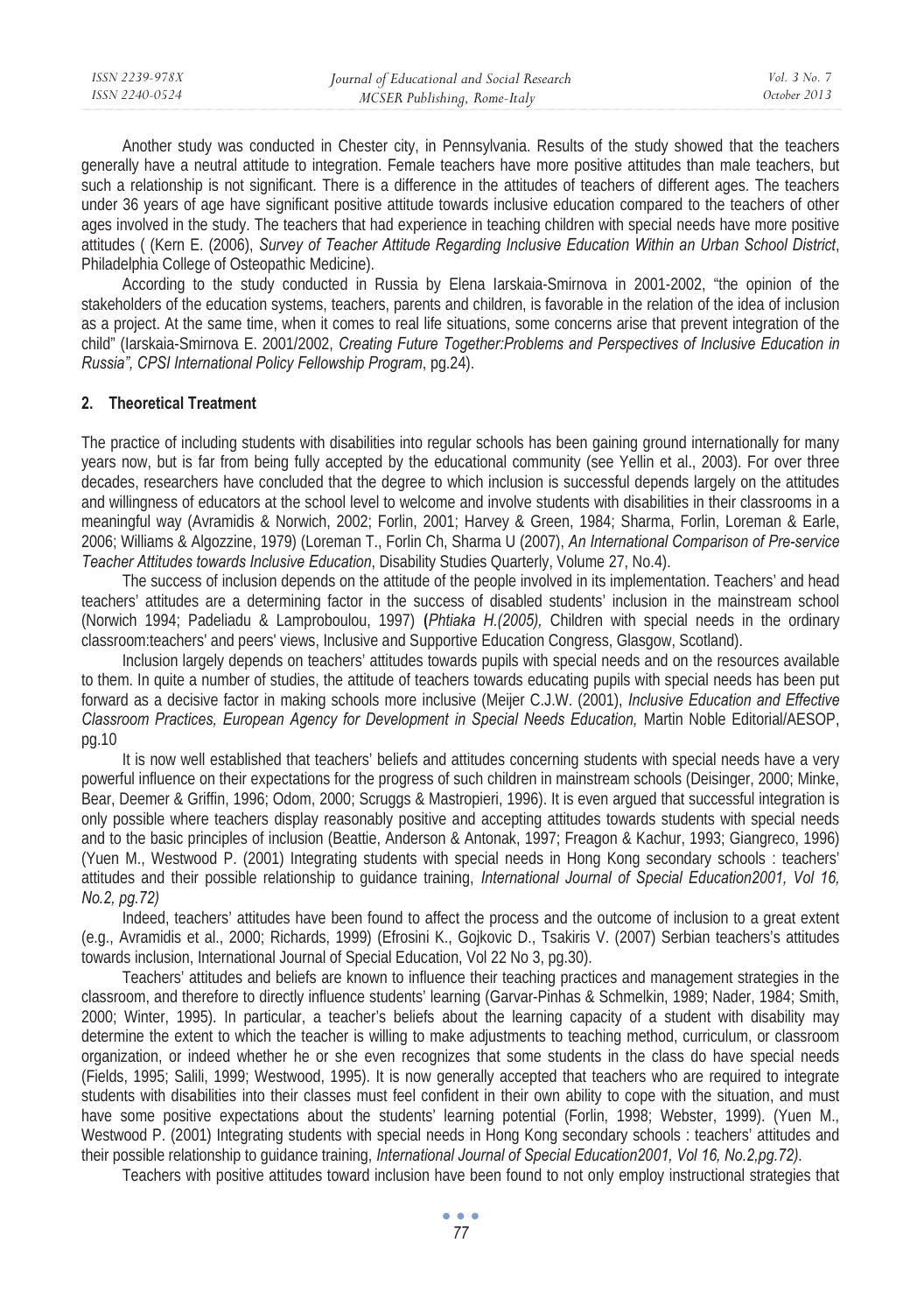| ISSN 2239-978X | Journal of Educational and Social Research | Vol. 3 No. 7 |
|----------------|--------------------------------------------|--------------|
| ISSN 2240-0524 | MCSER Publishing, Rome-Italy               | October 2013 |

benefit all students in a classroom (Bender, Vail & Scott, 1995; Brophy & Good, 1991), but have also been found to have a positive influence on the attitudes of peers without disabilities towards students with disabilities (Baker & Gottileb, 1980; Norwicki & Sandieson, 2002). (Loreman T., Forlin Ch, Sharma U (2007), *An International Comparison of Pre-service Teacher Attitudes towards Inclusive Education*, Disability Studies Quarterly, Volume 27, No.4).

#### **3. Methodology of preparation and development of this paper**

#### *3.1 Aims and objectives of the paper. The main aims and objectives are :*

- Measuring the attitudes of teachers toward the mainstreaming process.
- Analyzing the influence of the presence of the demographic factors (such as gender, age, educational level (elementary school/secondary school), work experience, working position (teacher/teacher principal) on teachers' attitudes towards : a)the effects of mainstreaming on the academic progress of both disabled and non disabled pupils; b)the negative effects on social and emotional development of segregating disabled pupils in special classrooms.

The aims and the objectives of the paper are related to theoretical treatment and, are related also, to the studies about teachers's attitudes toward mainstreaming. For the realization of this study it is employed a combined methodology. It is used the survey technique. The measuring instrument is the Mainstreaming Opinionnaire (Schmelkin, 1981) to measure teachers'atitudes.towards inclusive education. It is also employed the technique of interviewing teachers of public schools in which there are integrated disabled pupils for the purpose of obtaining their opinions related to the existence of necessary conditions to teach them.

## *3.2 Sampling*

The people group in this study consists of teachers from public elementary schools in the cities of Shkodër, Lezhë, Kukës, Peshkopia, Tiranë, Elbasan, Durrës, Korçë and Vlorë. There are used statistics from the General Regional Offices of Education to identify the schools which have pupils with disabilities and to identify the classes in which such pupils have been integrated. The inclusion of the subjects has been realized with respect to the ethical principles that should accompany this process, without forcing anyone into this process and having the permission of the respective authorities. The sample for the study consists of teachers who teach in these public schools. The inclusion criteria include: a)being a public school teacher, b)being involved teachers with different age, c)being involved both male teachers and female teachers, d)involving both teachers and principal teachers, e)involvement of teachers who teach in elementary school and teachers who teach in secondary school, f)the involvement of teachers who have 1-5 years of teaching experience, as well as teachers who have over 20 years of teaching experience. The exclusion criteria include: a) failing to meet at least one of the inclusion criteria, b)the refusal of permission for teachers'partecipation in the study from the General Regional Offices of Education, c) the refusal of permission for teachers'partecipation in the study from the respective schools, d)teachers'refusal to be part of the study.

#### *3.3 General data related to the teachers who have completed the MO test*

In the study, we had the participation of 408 teachers by completing the MO test. 50 teachers or 12,3% of the teachers participating in the study live in Shkodra city, 40 teachers (9,8%) live in Lezha city, 31 teachers (7,6%) live in Peshkopia city, 59 teachers or 14,5% of the teachers participating in the study live in Kukës city, 34 teachers (8,3%) live in Tirana city, 51 teachers (12,5%) live in Elbasan city, 48 teachers (11,8%) live in Korça city, 56 teachers (13,7%) live in Durrës city and 39 teachers (9,6%) live in Vlora city. The teachers are of different ages. 10 teachers (2,5%) are aged 21-25 years, 60 teachers (14,7%) are aged 26-30 years, 49 teachers (12%) are aged 31-35 years, 77 teachers (18,9%) are aged 36-40 years, 68 teachers (16,7%) are aged 41-45 years, 42 teachers (10,3%) are aged 46-50 years, 39 teachers (9,6%) are aged 51-55 years, 61 teachers (15%) are aged over 55 years, and 2 teachers (0,5%) haven't given their age. In the study partecipated 53 male teachers (or 13% of teachers participating in the study) and 352 female teachers (86,3%), while 3 teachers (0,7%) haven't given their gender. 167 teachers (40,9%) teach in elementary school and 228 teachers (55,9%) teach in secondary school, while 13 teachers (3,2%) haven't given their teaching cycle. 74 teachers (18,1%) have 1-5 years of teaching experience, 44 teachers (10,8%) have 6-10 years of teaching experience, 50 teachers (12,3%) have 11-15 years of teaching experience, 78 teachers (19,1%) have 16-20 years of teaching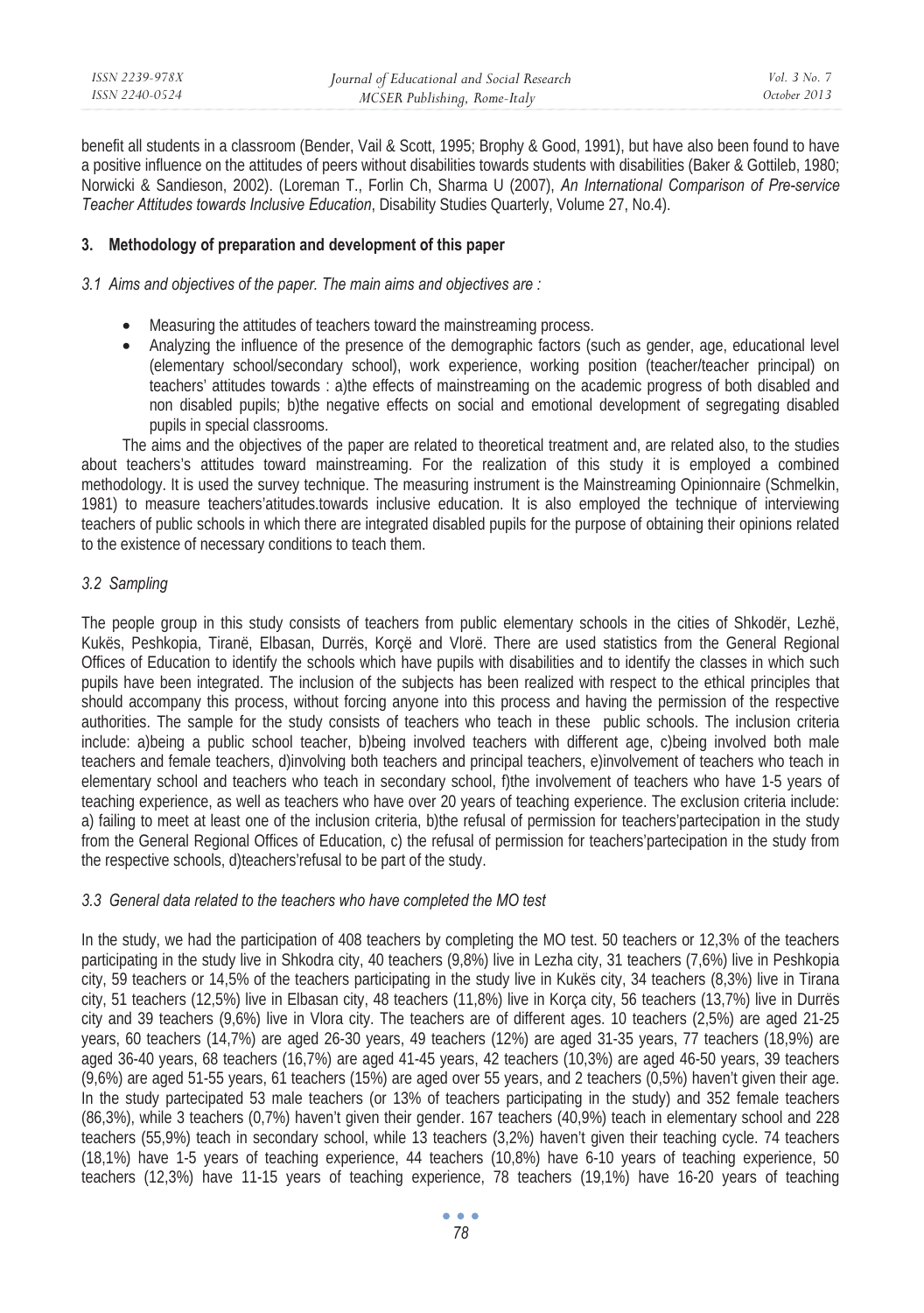experience, 161 teachers (39,5%) have over 20 years of teaching experience, and 1 teacher (0,2%) has not given his years of teaching experience. 26 teachers (6,4%) are teacher principals, 375 (91,9%) are teachers and 7 teachers (1,7%) haven't given their work position.

#### *3.4 General data concerning the teachers and directors who were interviewed and have participated in the focus-group*

There have been 69 interviews and one focus-group. There are interviewed teachers from the cities of Shkodër, Lezhë, Kukës, Peshkopia, Elbasan, Durrës, Korçë, Vlora cities. The focus group is organized in Shkodra city and in the focusgroup have participated six teachers of Pashko Vasa primary school.

## *3.5 Apparatus / Materials*

With the teachers it is employed the Mainstreaming Opinionnaire (MO) (Schmelkin, 1981) to measure their attitudes towards the inclusive education. It is found in the book Antonak R.F., Livneh H.(1988) "The Measurement of Attitudes toward People with Disabilities", USA, page 256-262).

## *3.6 Contents of the questionnaire*

A total of 30 items were retained with 15 items scored on each of the two subscales. The first Subscale, Academic Cost of Mainstreaming (ACM), concerned the detrimental effects of mainstreaming on the academic progress on the academic progress of both handicapped and non-handicapped students. The second Subscale, Socio-Emotional Costs of Segregation (SECS), concerned the negative effects on social and emotional development of segregating handicapped children in special classrooms (Antonak R.F., Livneh H.(1988) "The Measurement of Attitudes toward People with Disabilities", USA, pg.256).

## *3.7 Method of completing the questionnaire*

The questionnaires have been filled out by the teachers themselves. The questionnaires were distributed in the respective schools. The administration of the questionnaires (distribution and collection) was conducted during the months of September, October, November and December.

# *3.8 Method of analysis*

The data collected from the questionnaires was analyzed by means of the SPSS program, variant 20. It is estimated the reliability of the test. The internal reliability of ACM Subscale Alpha Cronbach coefficient=0,834. The internal reliability of SECS Subscale Alpha Cronbach coefficient=0,822. It is carried out the coding of the variables according to the respective rules defined by the authors. There are created respective indexes according to the guidelines.

Each of the 30 items on the MO is responded to on a six-point scale, ranging from -3, to signify "Disagree very strongly", to +3, to signify "Agree very strongly". To score the MO, the value of four is added to each response. This transforms all values to a positive whole number from 1 to 7 (eq.,  $-3=1$ ,  $-2=2$ ,  $-1=3$ , missing=4,  $+1=5$ ,  $+2=6$ , and  $+3=7$ ). The respondent's score on the ACM subscale is calculated by adding the responses to the items : 1, 3, 4, 8, 9, 10, 12, 16, 18, 19, 20, 26, 27, 28, and 30. The total is divided by 15 to yield a mean value ranging from 1 to 7, with a low value representing a positive attitude toward this aspect of mainstreaming. The respondent's score on the SECS subscale is calculated by adding the responses to the remaining 15 items :  $2, 5, 6, 7, 11, 13, 14, 15, 17, 21, 22, 23, 24, 25, and 29$ . As with the first subscale, a mean value is calculated by dividing the toatl by 15, with the result ranging from 1 to 7. A postive attitude toward this aspect of mainstreaming, however, is reflected by a high score (Antonak R.F., Livneh H.(1988) "The Measurement of Attitudes toward People with Disabilities", USA, pg.257).

It is used the analysis of variance Anova table and eta to examine the impact of teachers'demographic factors (as teachers'gender, educational level, teachers'work position, teachers'work experience) on the ACM and SECS results. It is used the correlation method to examine the impact of teachers'age on the ACM and SECS results.

> $\bullet$   $\bullet$   $\bullet$ *79*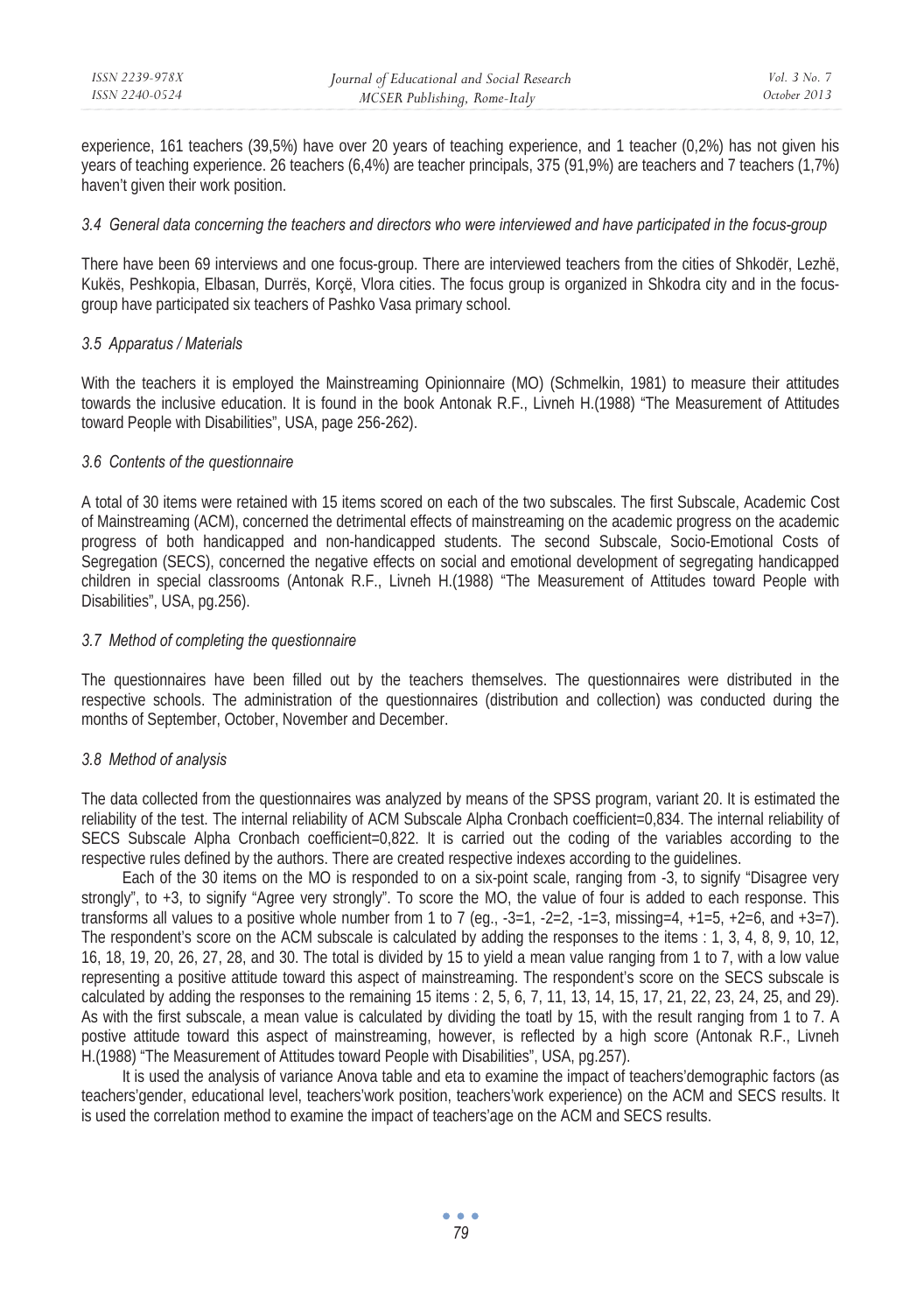## *3.9 Content of the interviews and focus-group*

The contents of the interviews and focus-groups was thought in a way as to collect the opinions of teachers concerning: 1) the indicators of the structure, 2) the indicators of the learning process. In relation to the structure indicators the paper aims to obtain the teachers'opinion about: a) the human resources, such as the number of student per class, the existence of the supportive teacher, teachers'involvement in qualification processes about disability, the existence of other support staff at the school, etc,; b)the structural resources, such as: the existence of laboratories for the disabled students in the school, the existence of the necessary space for them, the existence of didactic matherials needed to teach disabled children. In relation to the indicators of learning process, the paper aims to obtain the teachers'opinion about: a) the existence of an individualized education plan for the disabled student, b)the relationship between schools and other support institutions, c)the relationship between the school and other schools.

# *3.10 Piloting stage*

It is realised the piloting phase. In this phase the internal reliability of MO opinionnaire Alpha Cronbach coefficient=0,812. It is not evidenced any item of the opinionnaire that has low reliability. So, the realization of the study was possible. The dependent variables are the ACM and SECS scores. The independent variables are teachers' demographic factors.

# **4. Findings of the study**

# *4.1 Data obtained from the first subscale, Academic Cost of Mainstreaming (ACM) and from the second subscale, Socio-Emotional Costs of Segregation (SECS)*

The data obtained are illustrated in Table 1.

**Table 1.** Data obtained for ACM and SECS subscales

|             | N   | Mean | <b>Median</b> | Mode | <b>Standard</b><br>deviation | <b>Minimum</b> | <b>Maximum</b> |
|-------------|-----|------|---------------|------|------------------------------|----------------|----------------|
| <b>ACM</b>  | 408 | 4.55 | 4.53          | 4.53 | 0.96646                      | 1.40           | 6.87           |
| <b>SECS</b> | 408 | 4.61 | 4.63          | 5.13 | 0.91707                      | 1.93           |                |
| Valid       | 408 |      |               |      |                              |                |                |

Regarding the ACM subscale, the mean is 4,55. This fact indicates that, in general, teachers have not a good attitude concerned the effects of mainstreaming on the students' academic progress. The values range from 1,40 (0,2% of the teachers participating in the study), to 6,87 (0,2% of the teachers partecipating in the study). The most of the obtained results is ranked in the range of values from 4 to 6,87 (301 teachers or 73,8%), while a small fraction of the values obtained ranged in the range of values from 1,40 to 4 (107 teachers or 26,2%).

Regarding the SECS subscale, the mean is 4,61. The values range from 1,93 (0,2% of the teachers partecipating in the study) to 7 (0,2% of the teachers participating in the study). So, the teachers, in general, have positive attitude about socio-emotional costs of segregation. The most of the obtained results is ranked in the range of values from 4 to 6 (270 teachers or 66,1%), while a small part of the obtained values is ranked in the range of values from 6 to 7 (28 teachers or 6,9%).

# *4.2 The analysis of the impact of teachers'demographic factors on the ACM and SECS results*

The relationship between the ACM results and teachers'gender is not statistically significant (Sig=0,778). The ACM mean for male teachers is 4,52, while for female teachers is 4,56. The relationship between the SECS results and teachers'gender is not statistically significant (Sig=0,484). The SECS mean for male teachers is 4,69, while for female teachers is 4,59. The relationship between the ACM results and educational level is not statistically significant (Sig=0,595). The ACM mean for the teachers who teach in elementary school is 4,52, while for teachers who teach in secondary school is 4,57. The relationship between the SECS results and educational level is not statistically significant (Sig=0,805). The SECS mean for for the teachers who teach in elementary school is 4,61, while for the teachers who teach in secondary school is 4,59. The relationship between the ACM results and teachers'work position is not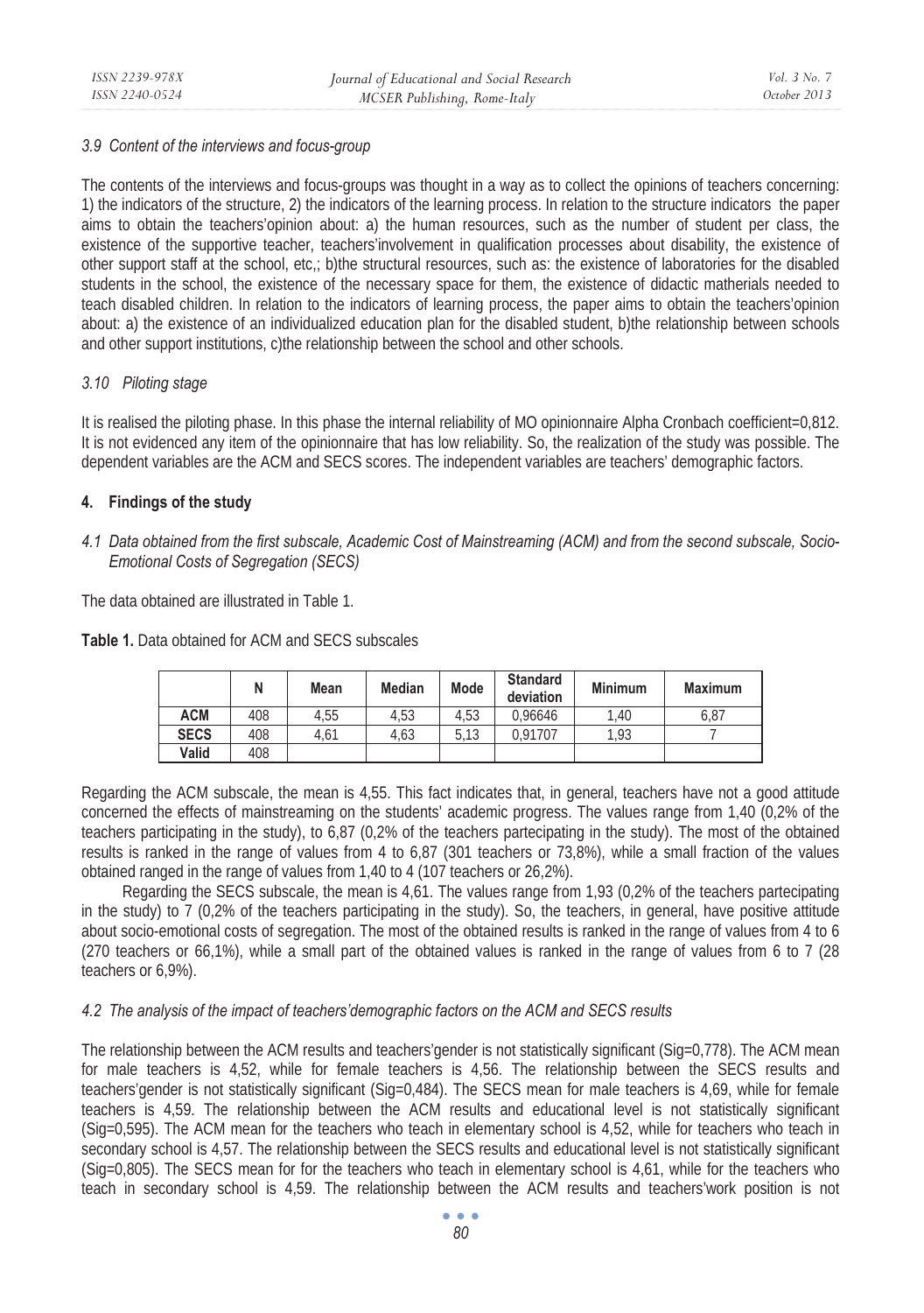| ISSN 2239-978X | Journal of Educational and Social Research | Vol. 3 No. 7 |
|----------------|--------------------------------------------|--------------|
| ISSN 2240-0524 | MCSER Publishing, Rome-Italy               | October 2013 |
|                |                                            |              |

statistically significant (Sig=0,952). The ACM mean for the teachers is 4,55, while for principal-teachers is 4,54. The relationship between the SECS results and teachers'work position is not statistically significant (Sig=0,469). The SESC mean for the teachers is 4,60, while for principal-teachers is 4,73.

The relationship between the ACM results and teachers' work experience is not statistically significant (Sig=0,879). The ACM mean for the teachers with work experience 1-5 years is 4,57, the ACM mean for the teachers with work experience 6-10 years is 4,57, the ACM mean for the teachers with work experience 11-15 years is 4,59, the ACM mean for the teachers with work experience 16-20 years is 4,45, while for the teachers with work experience over 20 years is 4,58. The relationship between the SECS results and teachers'work experience is not statistically significant (Sig=0,142). The SECS mean for the teachers with work experience 1-5 years is 4,50, the SECS mean for the teachers with work experience 6-10 years is 4,40, the SECS mean for the teachers with work experience 11-15 years is 4,52, the SECS mean for the teachers with work experience 16-20 years is 4,62, while for the teachers with work experience over 20 years is 4,74.

The correlation between the ACM scores and teacher's age was estimated by calculating the Pearson coefficient and Spearman coefficient. The Pearson coefficient is 0,022 and the Spearman coefficient is 0,012. So, there is a very low correlation between ACM scores and teachers'age. The correlation between the SECS scores and teacher's age was estimated by calculating the Pearson coefficient and Spearman coefficient. The Pearson coefficient is 0,113 and the Spearman coefficient is 0,118. The correlation is significant at the 0,05 level. There is a very low correlation between SECS scores and teachers'age.

#### *4.3 Data obtained from the interviews and the focus-group developed with teachers on the issue of inclusive education*

The teachers have such opinions about the structure indicators : The number of students in the classes where are integrated disabled children is the same, in general, as the number of students in the classes where aren't integrated disabled children. Teachers, in general, think that the number of students in classes with disabled children integrated should be smaller than in other classes. In general, there is not the support teacher in the schools where are integrated disabled students. The teachers appreciate to much the role of the caretaker teacher in their teaching work with disabled children. The teachers appreciate, also, the interaction and the cooperation that exist between them and the caretaker teacher. The teachers, in general, claim they are not recently involved in the qualification processes about disability. They think that need to be trained about disability. There is a psychologist, in general, in the schools. There are schools where there is not a psychologist and the teachers want the presence of the school psychologist. The teachers appreciate the psychologist role in the schools where the psychologist are present. The psychologist helps the teachers in their process of teaching disabled students. There is, also, other auxiliary personnel in the schools, such a dentist and the nurse. The teachers claim that don't exist laboratories for these students. Most of the teachers think that there is no space needed for students with disabilities. Even those teachers who say that exists the needed space, think that this space is not appropriate for disabled students. There is not a resource center in relation to the disability at the schools. The schools libraries have a few books about disability. The teachers, also, think that there are no specific didactic materials to teach students with special needs. The teachers, in some cases, prepare themselves these materials.

The teachers have these opinions in relation to the indicators of teaching process : In general, doesn't exist the individualized education plan for the disabled students, but in some cases it exists. The schools relations with other institutions are good. The teachers appreciate especially the cooperation with the physicians about the various problems of their students. Teachers claim that they collaborate with their colleagues of the other schools. They collaborate with teachers who know each other, but there is not institutional relationship between the schools. The teachers consider as necessary the scholastic integration of disabled students, because their integration makes them feel equal with the rest of society. The teachers, however, argue that the process of inclusive education is accelerated, because there are many difficulties in his implementation and, as a result, a good portion of teachers think that would be better a special school for these students, with the appropriate conditions and with an academic specialized staff.

#### **5. Conclusions**

In general, the teachers have not a good attitude concerned the effects of mainstreaming on the students'academic progress. They have, in general, positive attitude about socio-emotional costs of segregation. There is not statistically relationship between the teachers'demographic factors and the ACM and SECS results. So, the opinion of teachers about inclusive education is not influenced by these factors. The teachers consider necessary the improvement of the